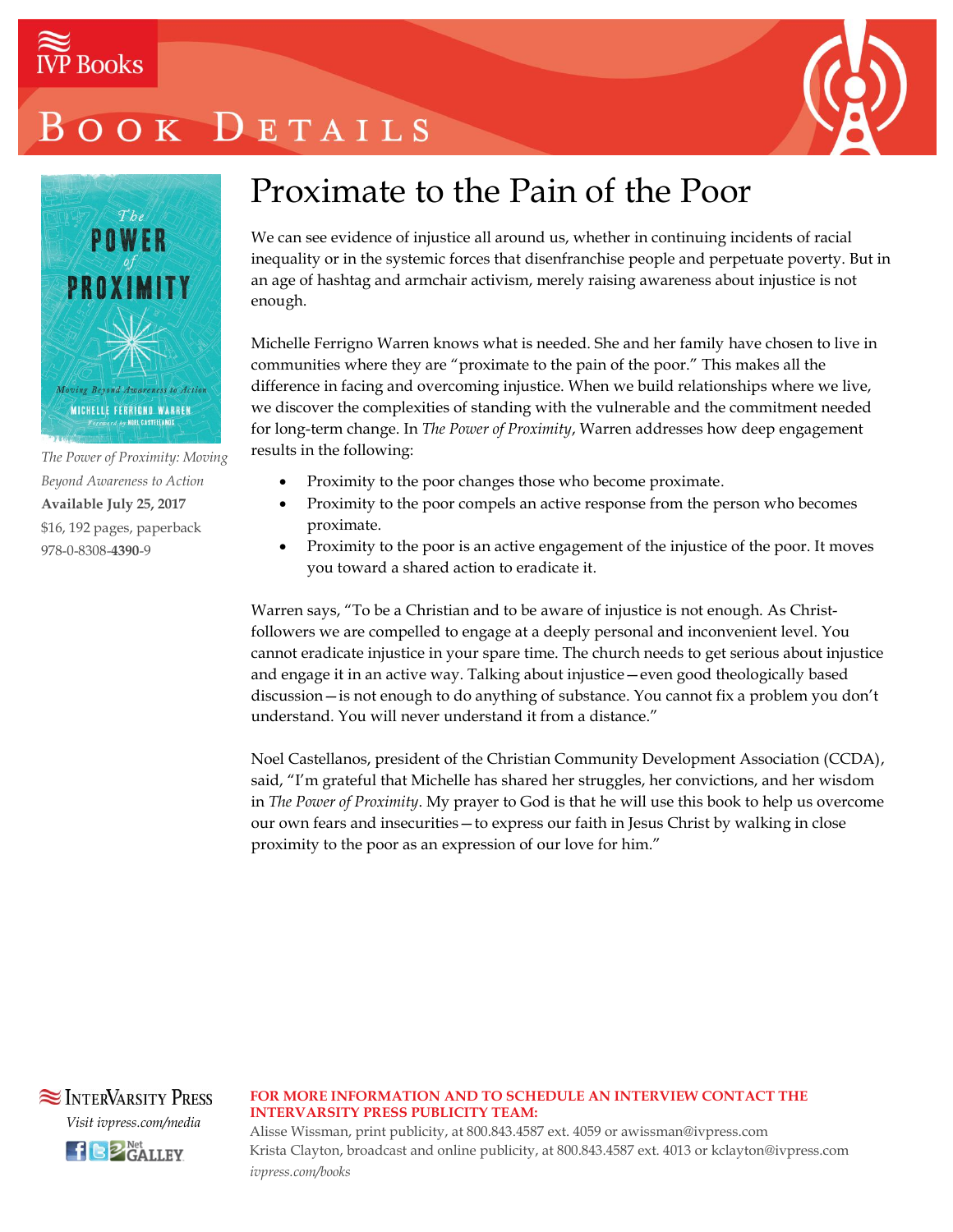

# OOK EXCERPT



*The Power of Proximity: Moving Beyond Awareness to Action* **Available July 25, 2017** \$16, 192 pages, paperback 978-0-8308-**4390**-9

*"*The Power of Proximity *urges us to overcome our fears and courageously cross the deep dividing lines within our society. We are challenged not only to get close to those who are hurting on the Jericho road, but to transform the whole road!"*

—**Shawn Casselberry,** executive director, Mission Year



More than twenty years ago I chose to leave the community in which I was born and live in

close proximity to the poor as an expression of justice. I don't think I realized then what I was doing. I just thought living alongside those with whom I worked and worshiped was better than driving in a few times a week to get my "job" done. Over time I have grown to understand my life's choices better. I wanted ours to be a shared way of life.

Relocating to Poverty and Injustice

This idea of becoming proximate to the poor was not unique to my husband and me. John Perkins, a pastor from Jackson, Mississippi, along with an amazing group of radical Christians, had been doing it for more than a decade before us. Dr. Perkins called living in proximity to the poor "relocation." This philosophy was shared by a number of Christians who not only served communities by relocating but lived out an additional seven principles that today we know as Christian community development (CCD).

The amazing thing is that it wasn't until six years after my husband, David, and I began to talk and then live our life alongside the poor that we learned of John Perkins, the CCD principles, and the association of people who practiced those principles. It turns out that proximity to the poor was not a philosophy; it was a movement of the Spirit, who continues to reconcile the world to himself and people to one another. My story is simply one that confirms his transformational work in the hearts of those who follow him—a movement that continues today.

The recent surge of millennials engaging in justice work around the globe is outstanding. While traveling around the country, talking to and meeting with young people about injustice and the response of the church, I hear a similar question over and over again: "What can I do to engage injustice and make real, lasting change?" These young people sincerely want to make an impact on the brokenness they see in the world around them.

The first few times I was asked how to engage injustice and make a difference, I would talk about what I had studied and how I had landed where I am today. But the more I heard these young people's questions, the more I realized they were ready to bring about change in the world now. They were not naive to pain and injustice like I had been years ago when I was considering church work among the urban poor. These vibrant young people were aware of the world's problems at a deep level. They were ready to take their awareness learned in school, from social media, on short-term mission trips, and through international travel—to a more substantive level. They were serious about change and wanted to know how to pivot to their next move so they could do the most good.

I also realized that it wasn't just a few people who were thinking about these things. Requests to connect, to talk about the future, became a constant stream. Young people

### **FOR MORE INFORMATION AND TO SCHEDULE AN INTERVIEW CONTACT THE INTERVARSITY PRESS PUBLICITY TEAM:**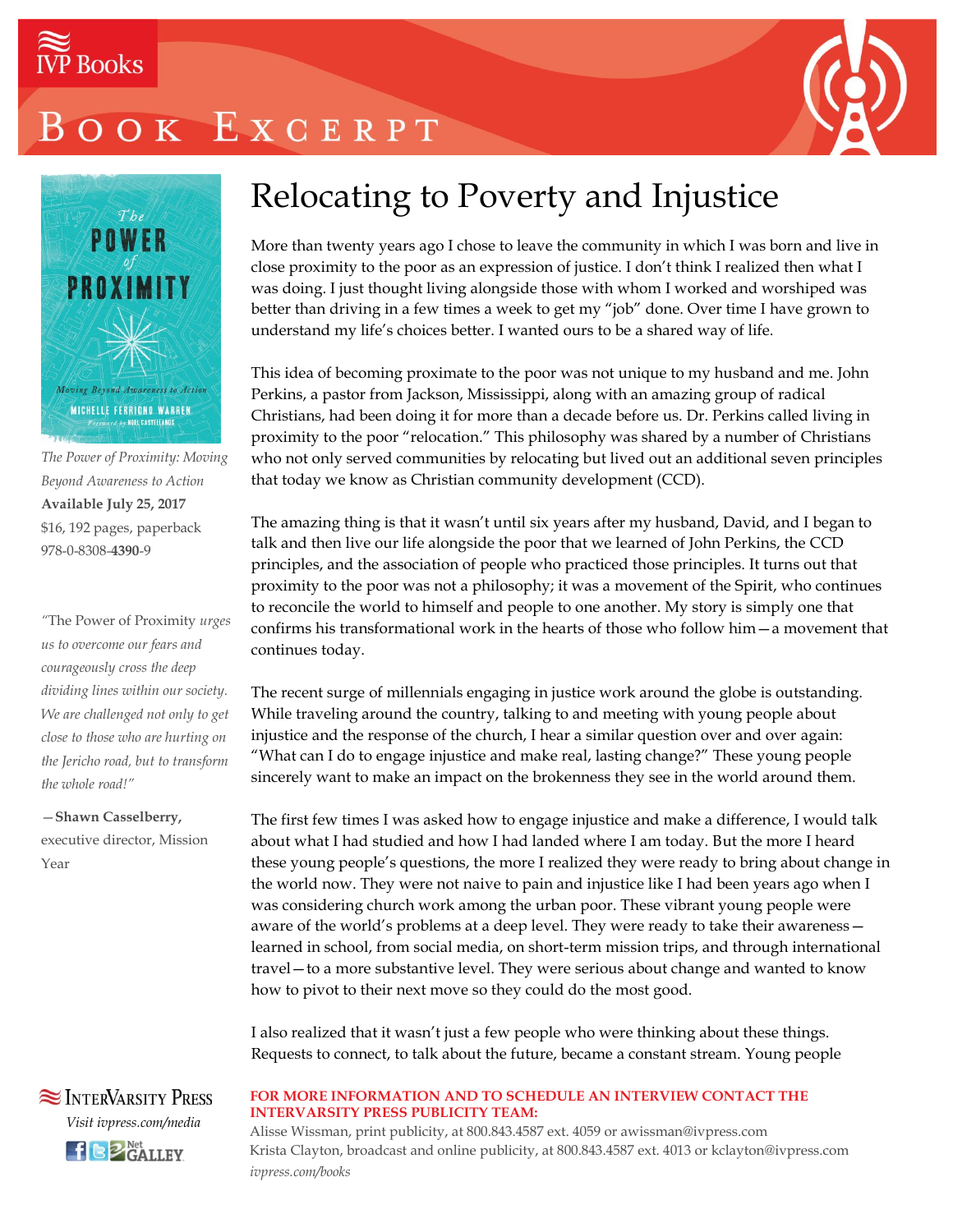## OOK EXCERPT





**Michelle Ferrigno Warren** is the advocacy and strategic engagement director for the Christian Community Development Association. She is an immigration, education, and human service policy specialist and an adjunct faculty member at Denver Seminary. She has worked in Christian community development for over twenty years, is part of the national Evangelical Immigration Table, consults for the National Immigration Forum, and is a founding staff member of Open Door Ministries. She earned her bachelor's degree from Cedarville University and her master's in public administration from the University of Colorado.

Follow Michelle on Twitter: @mcfwarren.

**SEX INTERVARSITY PRESS** *Visit ivpress.com/media* **f B 2** Net LIEV

consistently asked, "What should I be studying? What internships should I line up? I want to advocate for justice as a Christian. I feel so passionate about \_\_. What should be my next steps? How do I do what you're doing?"

This book is an attempt to answer the questions I've heard more broadly than is possible in those one-on-one coffee meetings or walks I've taken this past decade with so many young adults. If you are anything like these young people I've met, I know you also want to do something with all the injustice you've learned about. You want to know what to do next. And my advice to you is the same as it has been to them. The most profound move you can make to address pain and injustice is to become proximate to it.

Proximity to anything gives you a front-row seat to what's happening. This is why tickets near the front of a sports stadium or concert venue are so expensive and valuable. You have the best view from the front and the experience is far more personal. Up close there is little debate about what's actually happening in front of you. And you know what? Becoming proximate to the poor, those impacted most by injustice, is the most radical, transformative thing you can do to affect it. Proximity to the poor is powerful.

Not everyone has a front-row seat. The front row is a privilege, an opportunity to see what's really going on and to allow those factors to penetrate your heart and mind, bringing you to a place where you can participate in the transformation. People in the back can benefit from your perspective because they aren't there.

Learning about pain and injustice from a book or a short experience may tug at the strings of your heart, but it offers a very limited view. Certainly that faraway view can fan the flames of God's heart for justice embedded in yours and give you a vision of yourself helping to alleviate it. Studying theology, sociology, anthropology, or policy is also a great way to build your foundation as a person so you can better interact with the issues. But these actions are still limited. They keep you on the back of the bus away from the action.

In contrast, proximity to injustice transforms your view of the bigger world and the people moving about in it. Most importantly, it transforms you in all the ways that are necessary to help you take part in God's process of redeeming and rebuilding what is broken.

It is from this privileged seat, this place of proximity to staggering pain, injustice, and brokenness, that I invite you to join me. Journey with me, not only with a little of my story and transformed perspective, but also with my thoughts on how I believe the church should more deeply engage this justice narrative moving from awareness to action. Let's lean in, with eyes wide open, and learn to embrace the power of proximity.

*—Adapted from the introduction*

#### **FOR MORE INFORMATION AND TO SCHEDULE AN INTERVIEW CONTACT THE INTERVARSITY PRESS PUBLICITY TEAM:**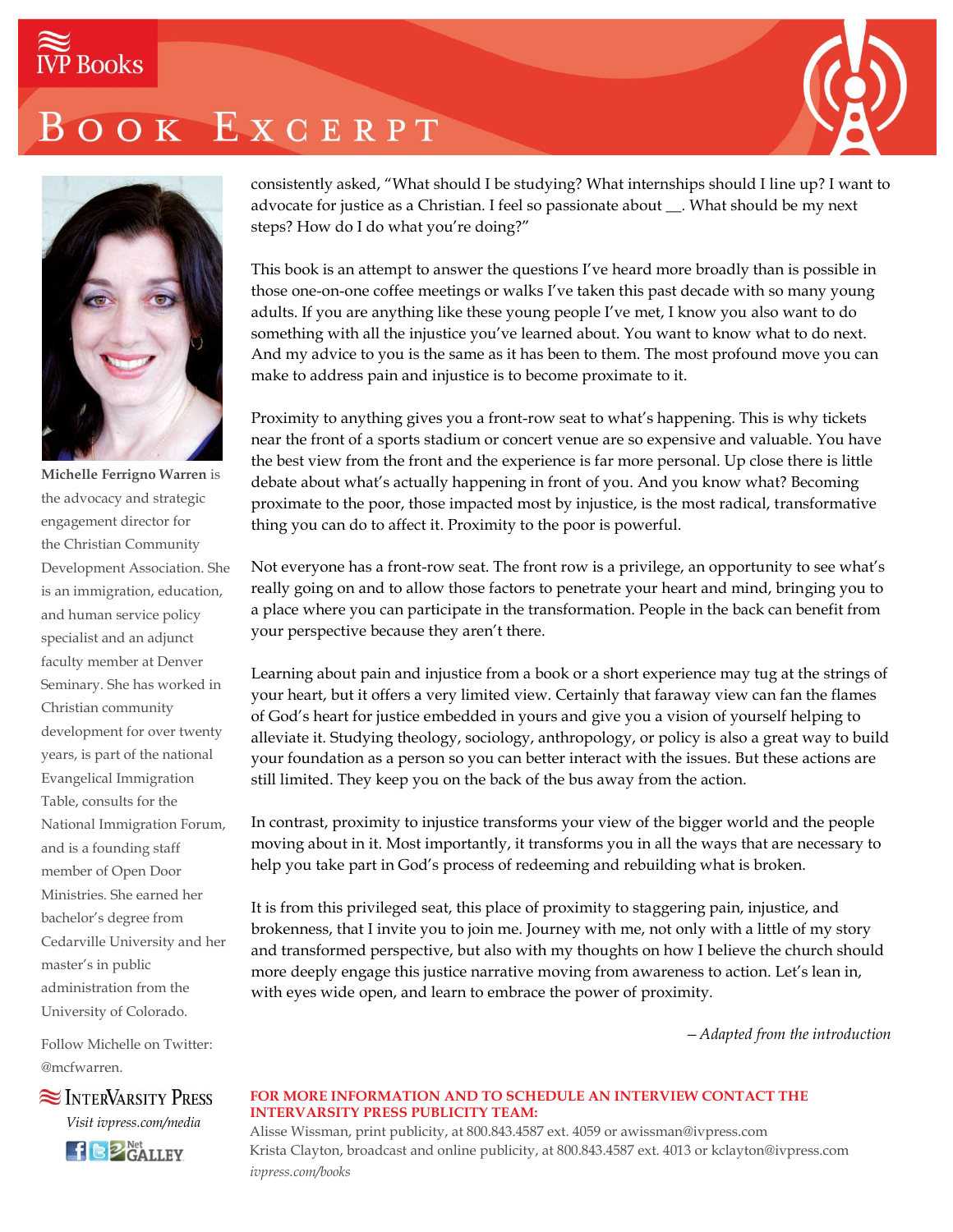

### NDORSEMENTS



*The Power of Proximity: Moving Beyond Awareness to Action* **Available July 25, 2017** \$16, 192 pages, paperback 978-0-8308-**4390**-9

## "Beckons Us to Join the Pilgrimage to Walk Alongside the Vulnerable"

"I'm grateful that Michelle has shared her struggles, her convictions, and her wisdom in *The Power of Proximity*. My prayer to God is that he will use this book to help us overcome our own fears and insecurities—to express our faith in Jesus Christ by walking in close proximity to the poor as an expression of our love for him."

—**from the foreword by Noel Castellanos,** president, CCDA

"At a time when the people of these United States of America are clearly so divided, Michelle Warren's book *The Power of Proximity* has captured the crux of the matter: the church cannot effectively address the ills of poverty and racial injustice based on its limited knowledge and awareness of these issues. While frequent mission activities in urban neighborhoods are helpful, they are no substitute for living among the poor and gaining the unique insight of being up close. Using the very familiar story of the good Samaritan coming to the aid of a man beaten up and left for dead, Ms. Warren uses her family's experience of living in an urban community to make a very compelling statement. That statement is at the heart of what the Christian Community Development Association (CCDA) has advocated all along: those who want to help break the vicious cycles of poverty and racial injustice must be willing to walk among (and in the shoes of) the people who are broken and be willing to be broken themselves. It's a powerful book!"

—**John Perkins,** cofounder, Christian Community Development Association, founder, John & Vera Mae Perkins Foundation for Reconciliation, Justice & Christian Community Development

"In Jesus, God leaves all the comforts of heaven, puts on skin, and moves into a broken world—born a refugee, wandering as a homeless rabbi, executed as a criminal. In this book, Michelle Warren dares us to follow the suffering Christ by leaning into the suffering of our world. She calls us not to conform to the patterns of this world, which might otherwise convince us to move out of Jesus's neighborhood and avoid the streets of Jericho, where people still get beat up."

—**Shane Claiborne,** author and activist

"At a time when it's so easy to distance ourselves from those who are different from us or make us feel uncomfortable, Michelle reminds us in *The Power of Proximity* that it's when we are close to the suffering and poor that we truly understand the heart of God. This book is an important reminder of the power of relationships to transform and deepen our understanding of a relational God who is working to redeem all things for his glory and

### **FOR MORE INFORMATION AND TO SCHEDULE AN INTERVIEW CONTACT THE INTERVARSITY PRESS PUBLICITY TEAM:**

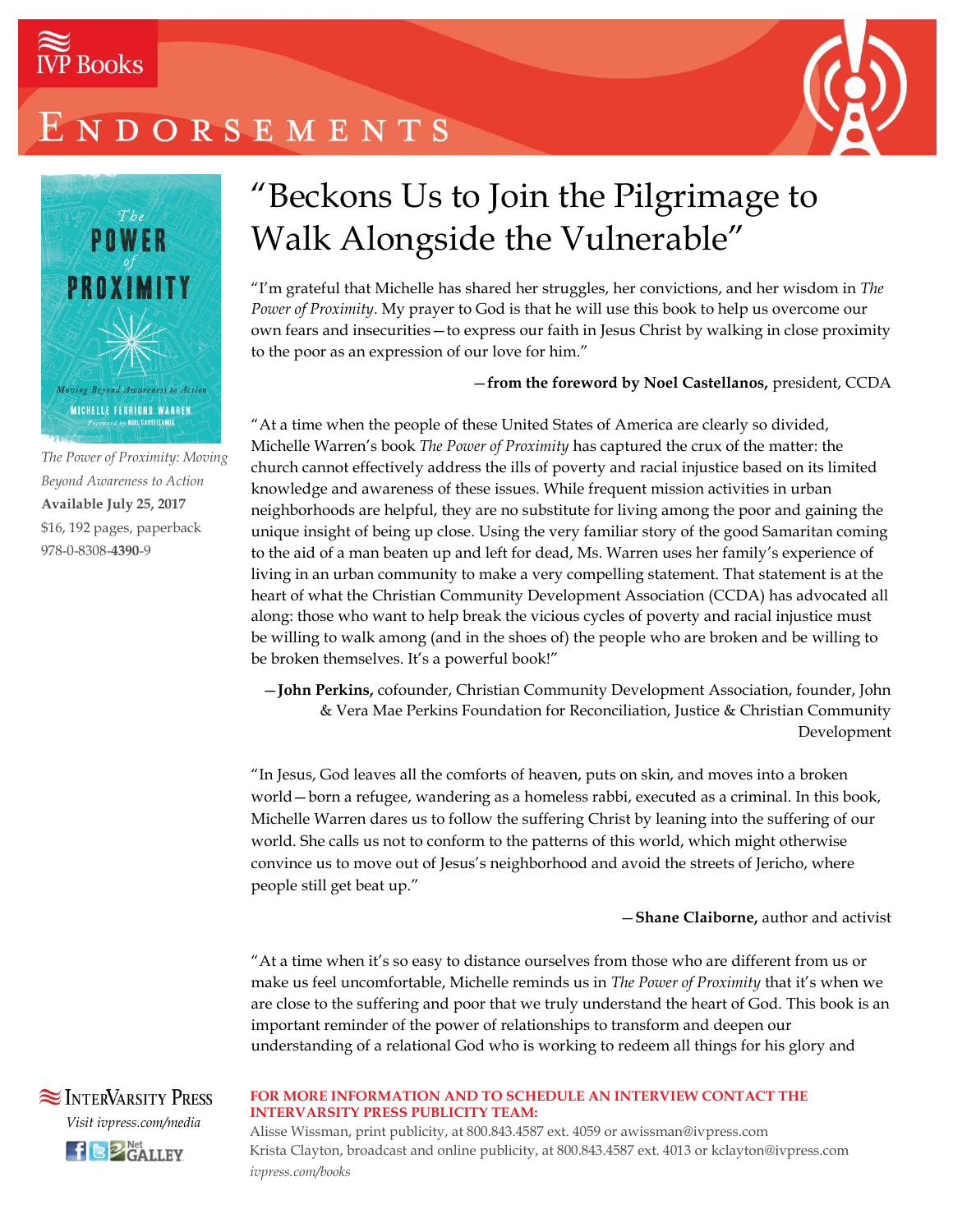### NDORSEMENTS



justice. Using her own life story as an example, Michelle shares key lessons learned from coming alongside marginalized communities and demonstrates how justice cannot become personal until you are proximate to it. I highly recommend this book as a primer on how to go beyond awareness to living a poured-out life that Jesus demands from his followers."

—**Jenny Yang,** vice president of advocacy and policy, World Relief

"Warren offers us a theology of testimony—that is, a theology that grows out of lived life. This is an account of a journey into a richer understanding of God and the mission to which he calls his people. But a testimony is more than a retelling. *The Power of Proximity* beckons us to join the pilgrimage to walk alongside the vulnerable—a pilgrimage that will transform how we incarnate Christian faith."

—**M. Daniel Carroll R. (Rodas),** Blanchard Professor of Old Testament, Wheaton College, author, *Christians at the Border*

"Michelle Warren is a genuine and credible expert on this topic. She and her family have personally lived out the value of proximity, and her work with everyone from neighborhood stakeholders to senior politicians has demonstrated that there really is untapped power here. I encourage you to allow Michelle to guide you on a journey into a new perspective on the intersection of faith and social engagement."

—**Daniel Hill,** senior pastor, River City Community Church, author of *White Awake*

"The great Holocaust writer and survivor Elie Wiesel says that we are most universal when we are most particular. Michelle Warren takes us through her individual and particular journey in a way that powerfully reveals the core of the call to all of us, wherever we come from, to love mercy and do justice. A wonderful book for young Christians—and for all Christians who have begun to authentically wrestle with the demands of whole-gospel discipleship."

—**Alexia Salvatierra,** coauthor of *Faith-Rooted Organizing*

"Michelle Warren is a remarkable woman who, along with her husband and family, has lived among the poor for over two decades. They have learned so much from the people around them. Michelle weaves her story in touching and heartfelt ways that teach us all about the importance of proximity. I highly recommend *The Power of Proximity*."

—**Wayne "Coach" Gordon,** pastor, Lawndale Community Church, president emeritus, Christian Community Development Association

"Michelle Warren is a faithful witness to the power of proximity. She writes like she lives with great passion and purpose—and shows us the path to justice by sharing her own story

#### **FOR MORE INFORMATION AND TO SCHEDULE AN INTERVIEW CONTACT THE INTERVARSITY PRESS PUBLICITY TEAM:**